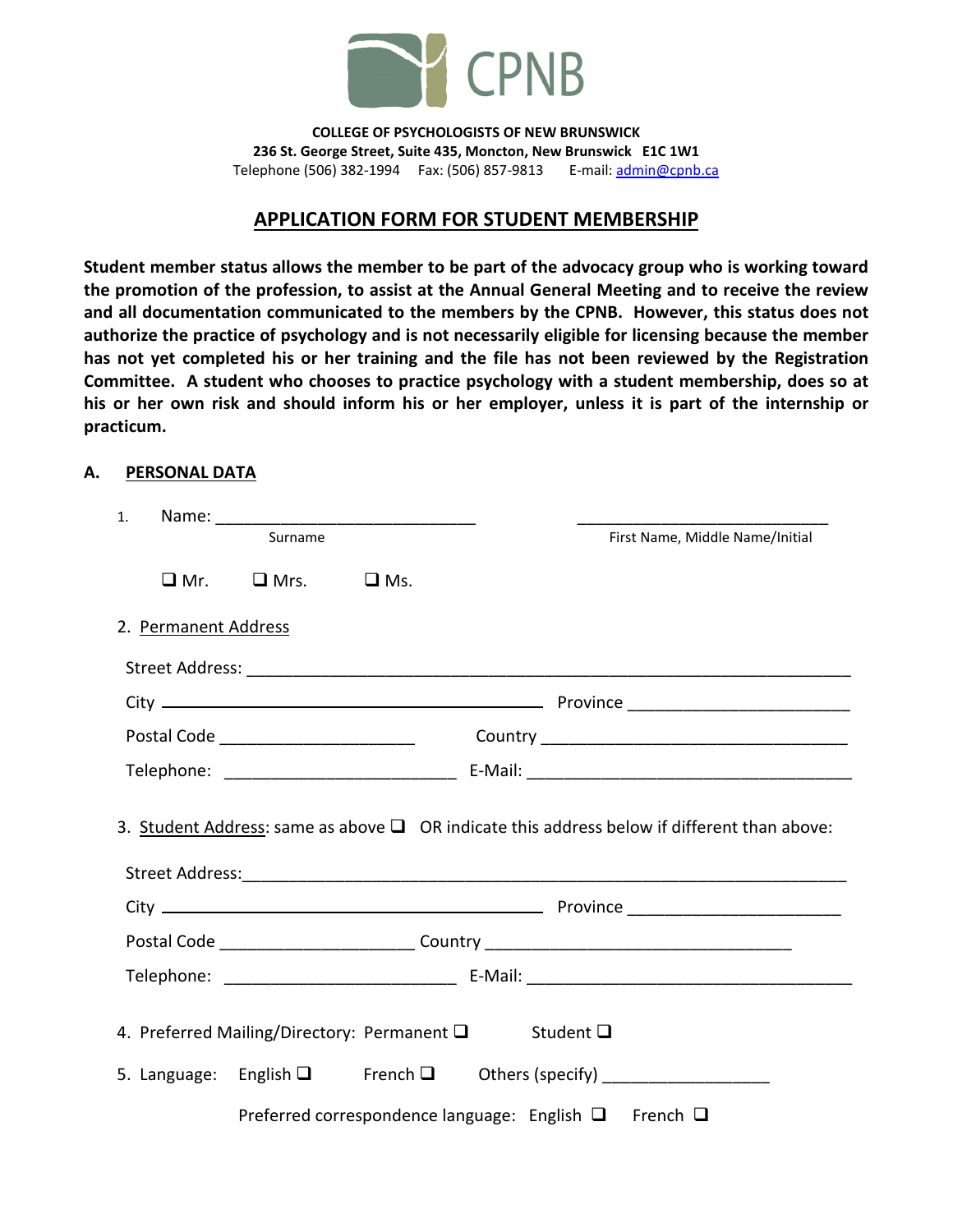### **APPLICATION FORM FOR STUDENT MEMBERSHIP**

**Applicant Name:**

# **B. EDUCATION AND TRAINING**

*1. Academic Training:*

Describe in chronological order the degree(s) earned, beginning with the most recent:

| Institution | <b>Degree Obtained</b> | <b>Date Conferred</b> |
|-------------|------------------------|-----------------------|
|             |                        |                       |
|             |                        |                       |
|             |                        |                       |
|             |                        |                       |

*2. Current Studies in Psychology:*

| Began program in: _________________(Month/Year) |            |
|-------------------------------------------------|------------|
| Number of year(s)/month(s) completed: _____     |            |
| Expected completion date: ___________________   | (dd/mm/yy) |